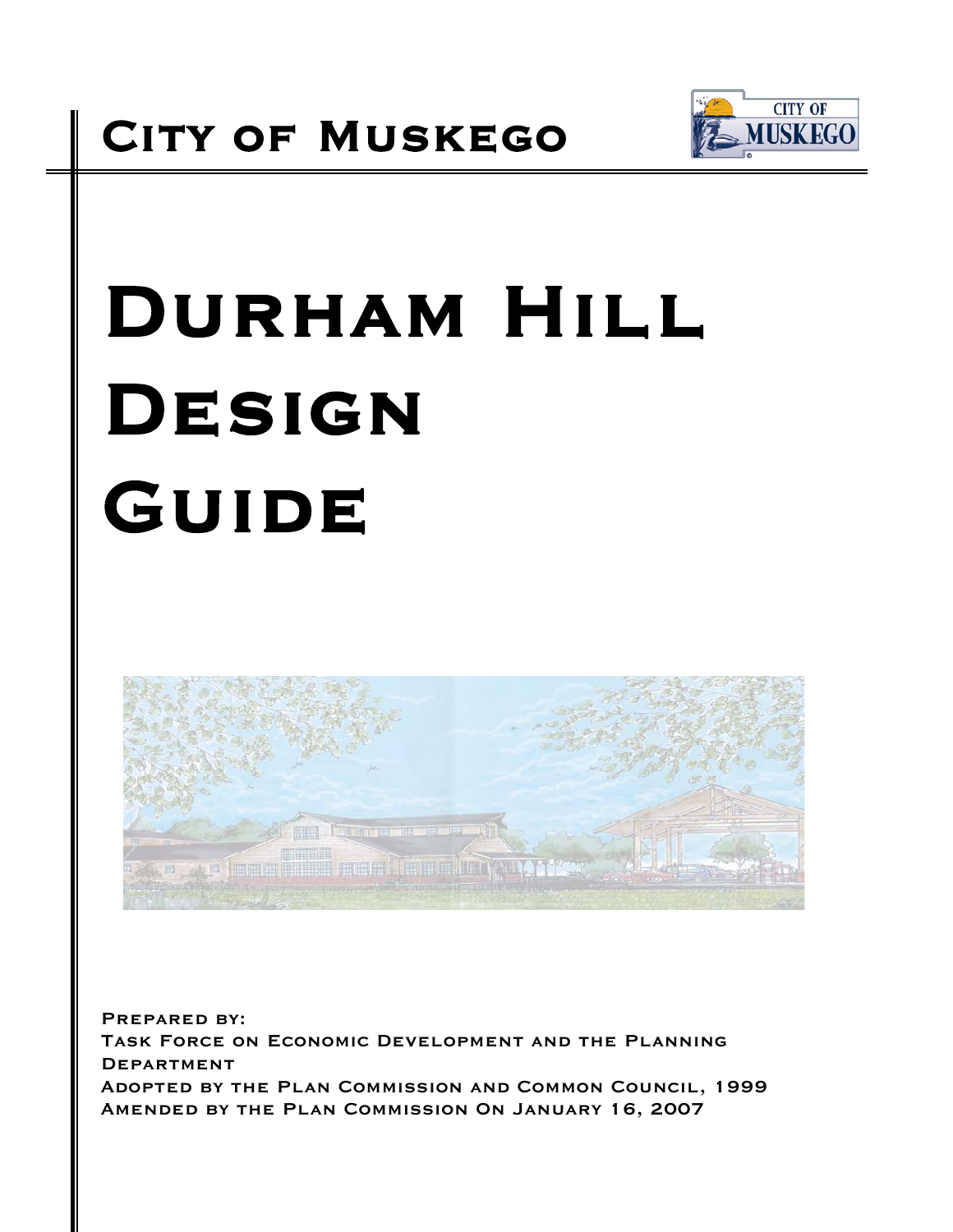## **ACKNOWLEDGEMENTS**

#### **Honorable Mayor John R. Johnson**

#### **Common Council**

Council President Nancy Salentine, District 4 Alderman Tracy Snead, District 1 Alderman Chris Buckmaster, District 2 Alderman Neil Borgman, District 3 Alderman Bob Melcher, District 5 Alderman Tina Schaefer, District 6 Alderman Eileen Madden, District 7

#### **Plan Commission**

Mayor John R. Johnson Alderman Chris Buckmaster Mr. Jerald Hulbert Mr. Michael Michalski Ms. Neome Schaumberg Mr. Russ Stinebaugh Mr. James Burke

#### **1998 Mayor's Task Force on Economic Development**

Chairman Harry Broedel Former Alderman Don Pionek, District 3 Alderman Nancy Salentine, District 4 Mr. David Jensen Mr. Bill Madsen Mr. Marvin Pinkowski Ms. Jeanne Zangerle

#### **Planning Department Staff**

Jeff Muenkel AICP, Planning Director Adam Trzebiatowski, Associate Planner Tom Zagar, City Forester John Wisniewski, GIS Coordinator Sean Meehan, Planning/GIS Intern Matt Kulinski, Conservation Technician Kellie Renk, Secretary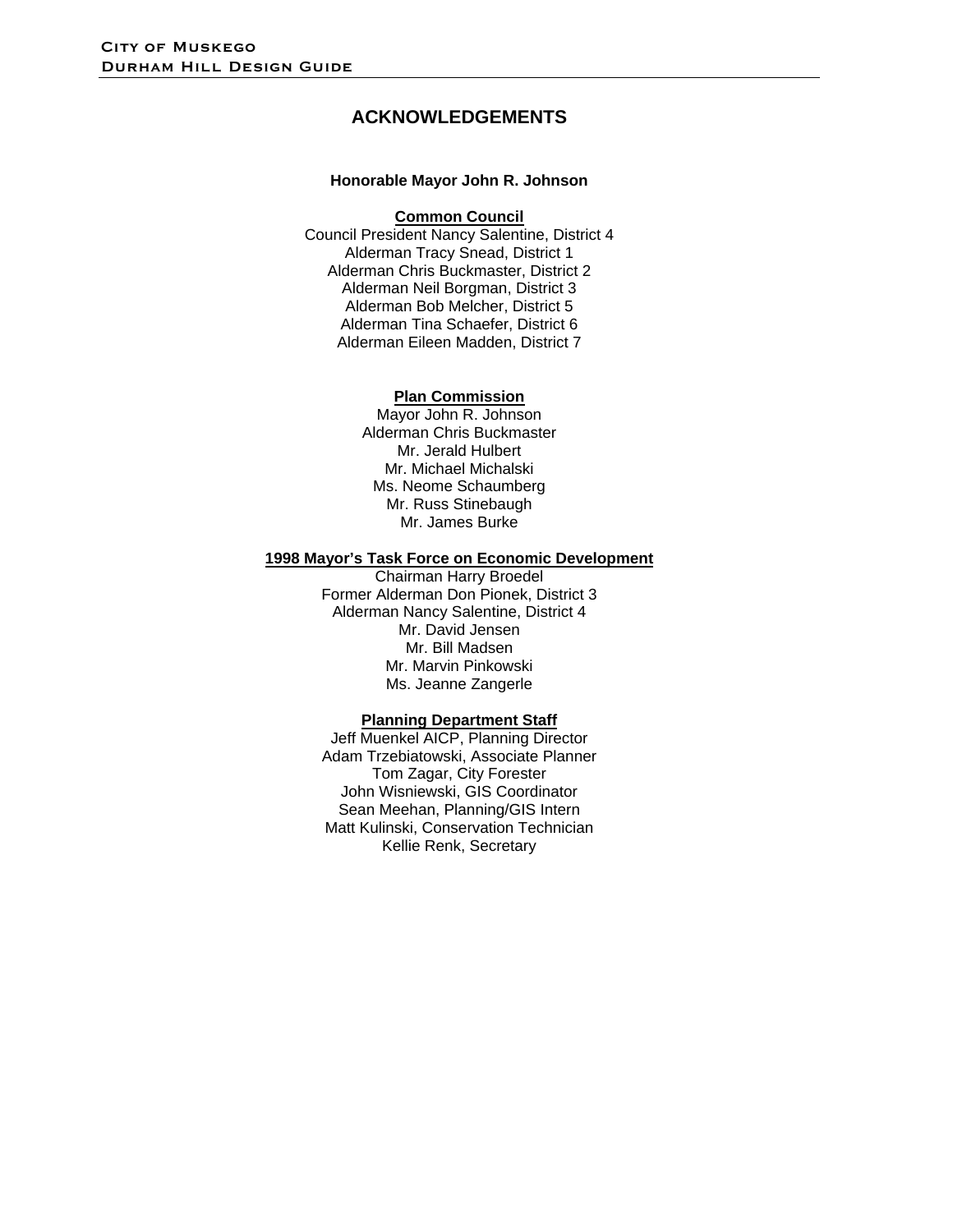#### RESOLUTION #P.C. 007-2007

#### APPROVAL OF AMENDMENTS TO ALL CITY OF MUSKEGO DESIGN GUIDES TO BRING THEM INTO COMPLIANCE WITH THE CHAPTER 17 ZONING CODE REVISIONS AND CURRENT CITY **POLICIES**

WHEREAS, The City of Muskego maintains seven (7) Design Guides in order to serve as a reference in guiding and reviewing future development for citizens, developers, and commissioners, and

WHEREAS, There is a General Design Guide that applies to the entire City along with six (6) other area specific Design Guides that are unique to the character of each said area, and

WHEREAS, The six (6) area specific Design Guides are as follows: Business Park, Downtown, Durham Hill, Historic Crossroads, Moorland Corridor South, and Racine Avenue Gateway, and

WHEREAS, Said guides sets the minimum design standard for building, site, and operation plans that are to be submitted to the City for more complete and accurate Planning Staff and Plan Commission review, and

WHEREAS, Said guides are prepared under the authority of Section 62.23 of the Wisconsin State Statutes and Chapter 17 of the City of Muskego Zoning Ordinance being deemed necessary to promote the public health, safety, morals and welfare of the City of Muskego, and

WHEREAS, The guides require various updates due to policy changes and/or references to the new zoning code as per PC Resolution #004-2007.

THEREFORE BE IT RESOLVED, That the Plan Commission recommends approval of the proposed amendments to the seven (7) City of Muskego Design Guides.

> Plan Commission City of Muskego

Adopted: January 16, 2007 Defeated: Deferred: Introduced: January 16, 2007 ATTEST: Kellie Renk, Recording Secretary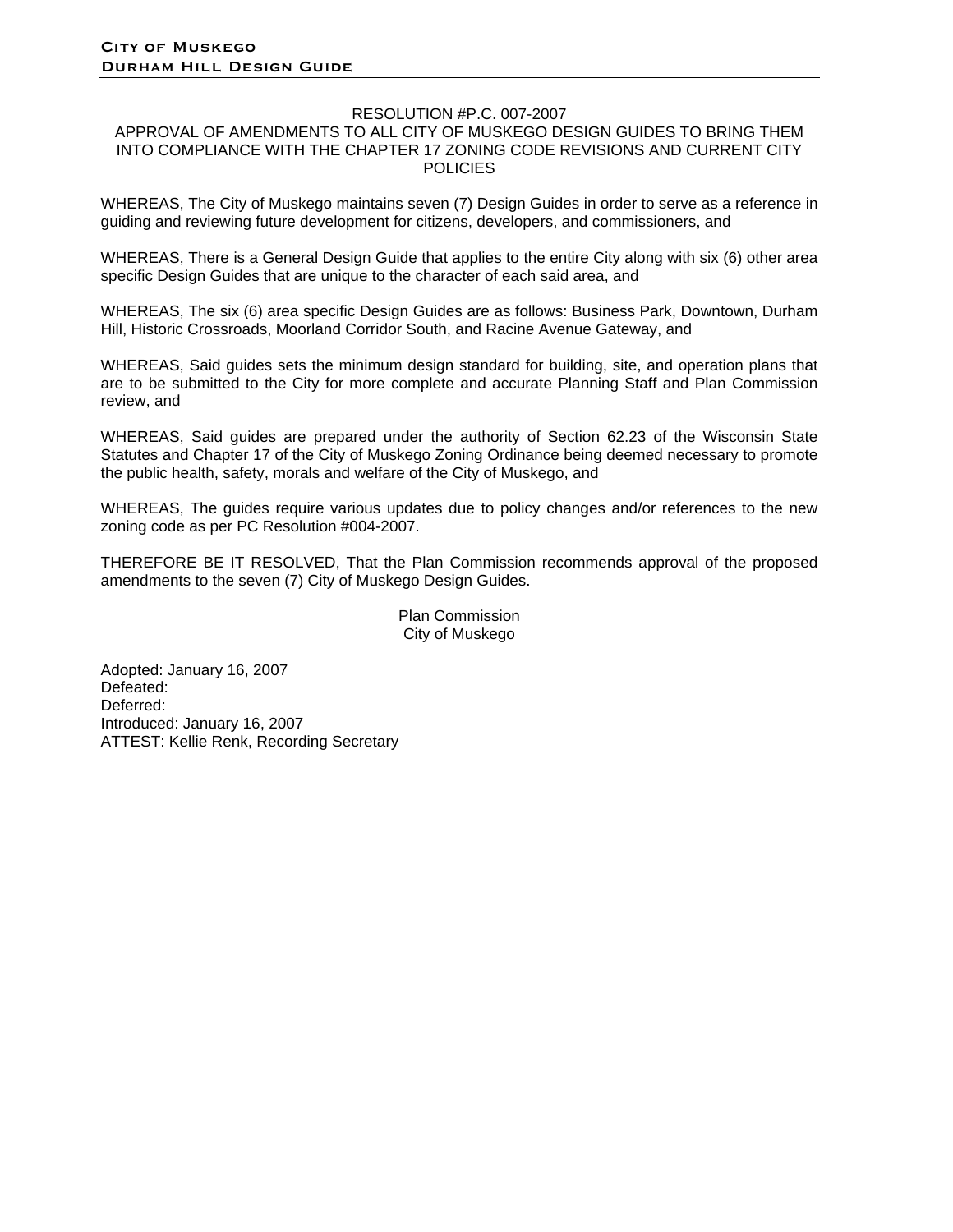## **CITY OF MUSKEGO DURHAM HILL DESIGN GUIDE**

| <b>SECTION 1 - PREAMBLE</b>                   |                         |
|-----------------------------------------------|-------------------------|
| 1.01 Authority                                | 1                       |
| 1.02 Purpose                                  | $\mathbf{1}$            |
| 1.03 Scope                                    | $\mathbf{1}$            |
| 1.04 Citation of Guide                        | $\mathbf{1}$            |
| <b>SECTION 2 - GEOGRAPHIC AREA</b>            |                         |
| 2.01 Durham Hill                              | $\overline{2}$          |
| A. Area                                       | $\overline{c}$          |
| Intent<br>В.                                  | $\overline{2}$          |
| <b>SECTION 3 - DESIGN STANDARDS</b>           |                         |
| 3.01 General Requirements - Durham Hill South | 3                       |
| A. Applicability                              | 3                       |
| B. Buildings                                  | 3                       |
| C. Colors                                     | 3                       |
| D. Parking Areas                              | $\overline{\mathbf{4}}$ |
| E. Landscaping                                | $\overline{\mathbf{4}}$ |
| F. Signage                                    | $\overline{\mathbf{4}}$ |
| G. Lighting                                   | $\overline{\mathbf{4}}$ |
| H. Cross Access                               | 4                       |
| 3.02 General Requirements - Durham Hill North |                         |
| A. Applicability                              | 4                       |
| B. Buildings                                  | 4                       |
| C. Colors                                     | 5                       |
| D. Parking Areas                              | 5                       |
| E. Landscaping                                | 5                       |
| F. Signage                                    | 5                       |
| G. Lighting                                   | 5                       |
| H. Cross Access                               | 6                       |
| Corporate Identity<br>L.                      | 6                       |
| <b>SECTION 4 - ILLUSTRATIONS</b>              |                         |
| 4.01 Appropriate Development                  | $\overline{7}$          |
| <b>SECTION 5 - COMPLIANCE</b>                 |                         |
| 5.01 In Perpetuity                            | $\overline{7}$          |
| <b>APPENDIX I</b>                             |                         |
| Area Map                                      | 8                       |
| <b>APPENDIX II</b>                            |                         |
| <b>Illustrations of Appropriate Designs</b>   | $9 - 12$                |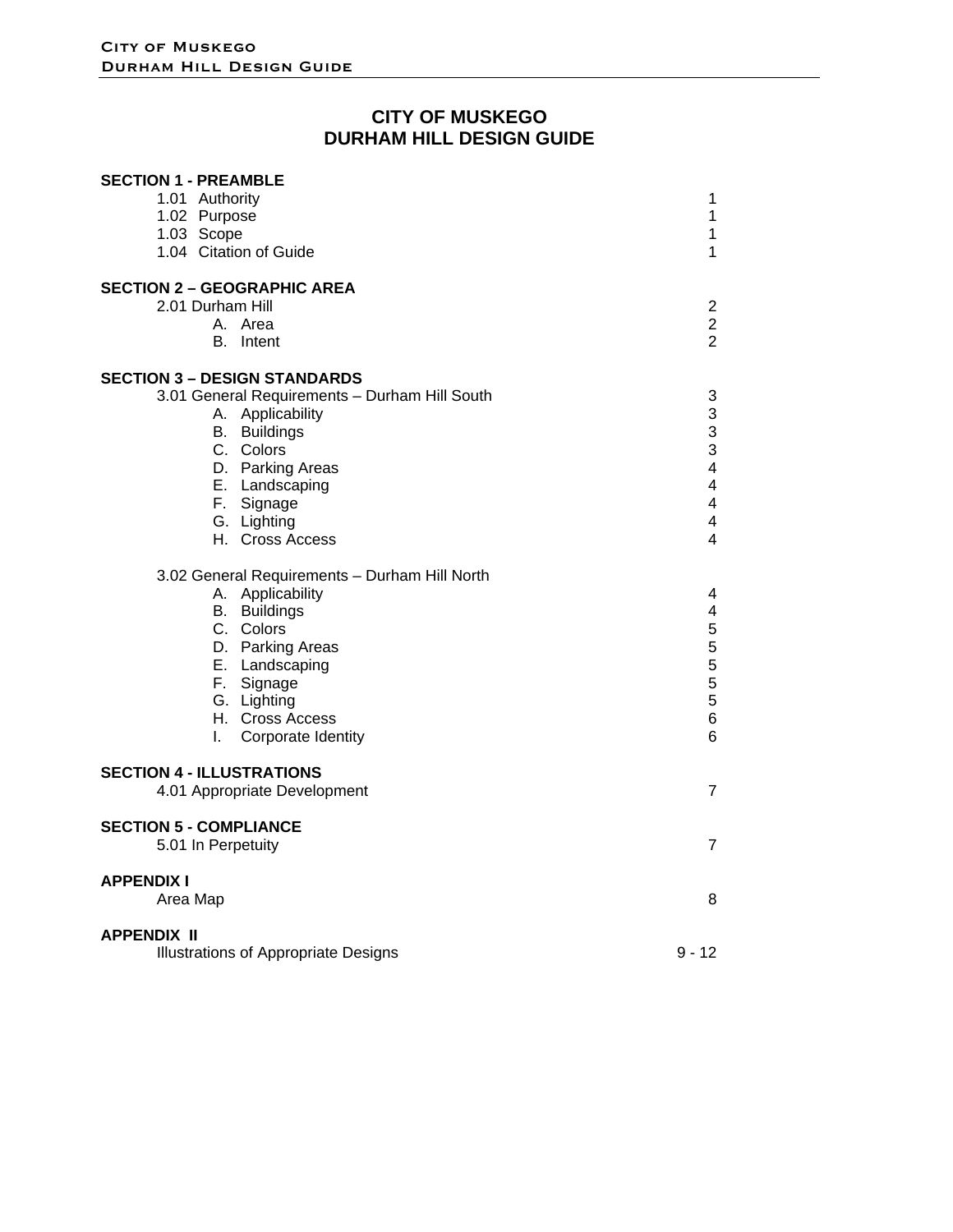# **DURHAM HILL DESIGN GUIDE**

## **CITY OF MUSKEGO**

## **SECTION 1 PREAMBLE**

#### **1.01 AUTHORITY**

The Durham Hill Design Guide (Guide) is prepared by the Mayor's Task Force on Economic Development for adoption by the Plan Commission of the City of Muskego, and for transmittal to the Common Council of the City of Muskego, pursuant to Section 62.23 of the Wisconsin Statutes and further express the concepts, rationale and intent employed by the Plan commission and Planning staff when applying Chapter 17of the City of Muskego Zoning Ordinance, and The City of Muskego Comprehensive Land Use Plan, deeming it necessary to promote the public health, safety, morals and welfare of the general public.

#### **1.02 PURPOSE**

The general purpose of this Guide is to aid the Planning Staff and Plan Commission in the planning, design and re-design of the built environment of the Durham Hill area so as to enhance and unify its visual character while avoiding monotony and repetition. These standards will also assist in fostering sound, functional, attractive and quality development. The provisions hereof shall be liberally construed in favor of the City and shall be considered as minimum requirements for the Durham Hill area.

#### **1.03 SCOPE**

It is not the intent of this Guide to repeal, abrogate, annul, impair or interfere with any existing easements, covenants, or agreements between parties or with the rules, regulations, or permits previously adopted or issued pursuant to laws: provided, however, that where this Guide in any way imposes greater standards than are required by other rules, regulations or permits or by easements, covenants or agreements, the provisions of this Guide shall be the guide.

#### **1.04 CITATION OF GUIDE**

This guide shall be cited as follows, e.g.: Durham Hill Design Guide, Section 3.01 and 3.02.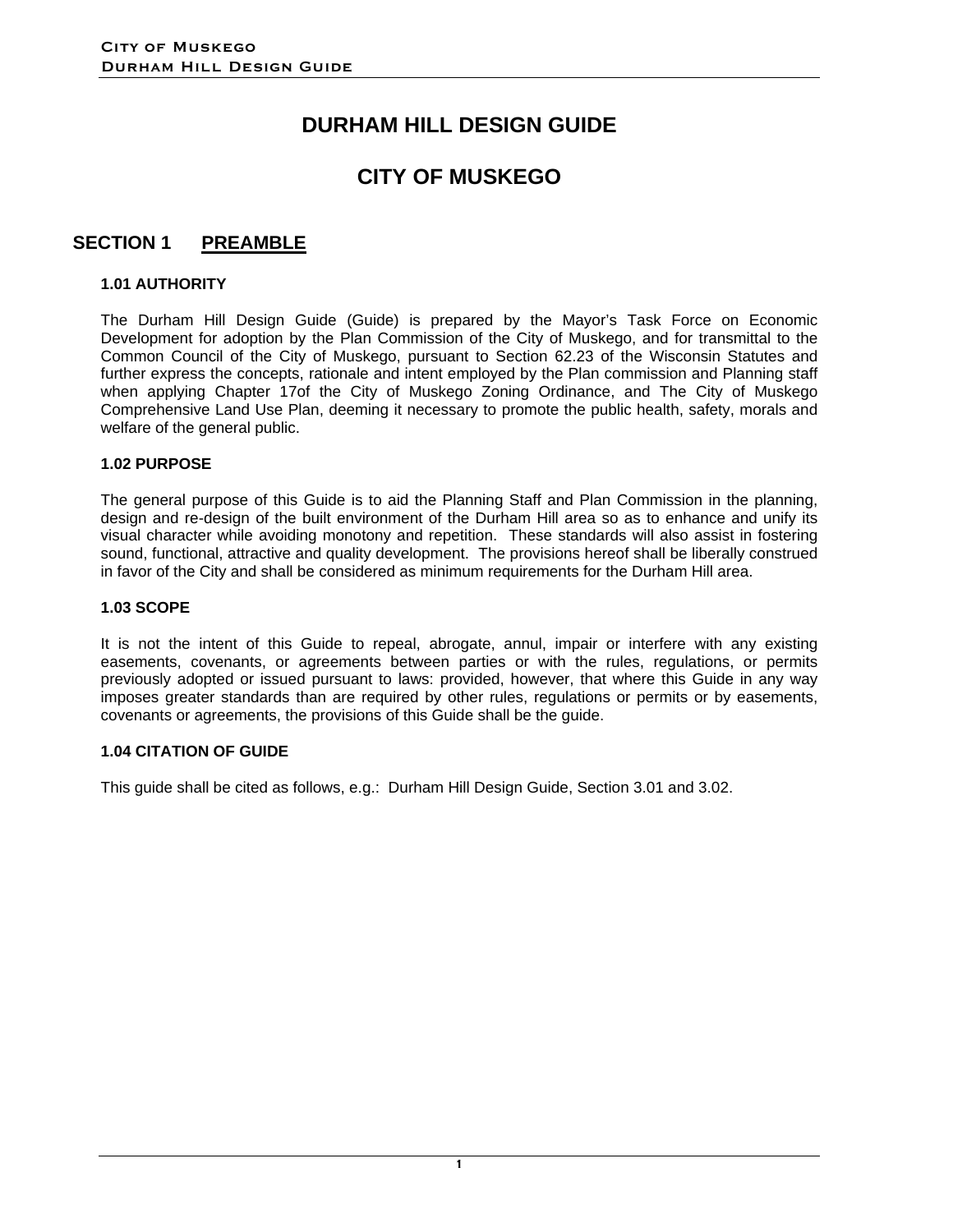## **SECTION 2 GEOGRAPHIC AREA**

#### **2.01 DURHAM HILL**

- **A. Area.** The Durham Hill areas shall be defined in two sections. Durham Hill North is all lands found in the northeast, southwest, and southeast corners of Highways 36 and 45. Durham Hill South is all lands found in the northwest, southwest, southeast, and northeast corners of the old Highway 36 and 45, as well as all the lands to the west of the previously mentioned and bounded by Highway 36 on the north and old Highway 36 on the south. See Appendix I for Map.
- **B.** Intent. Durham Hill South will emphasize the rural surroundings and historical origins of the area. The area is identified by small business development. Safe and convenient pedestrian access as well as quality visual appearances are the main goals. These goals shall be accomplished through the design standards as outlined in section 3.01.

Durham Hill North is identified by larger retail and office establishments offering a wider range of commercial services and activities. These design standards are incorporated as outlined in section 3.02. It is the goal of this document to create uniform design standards that unify and enhance the visual appearance of both areas.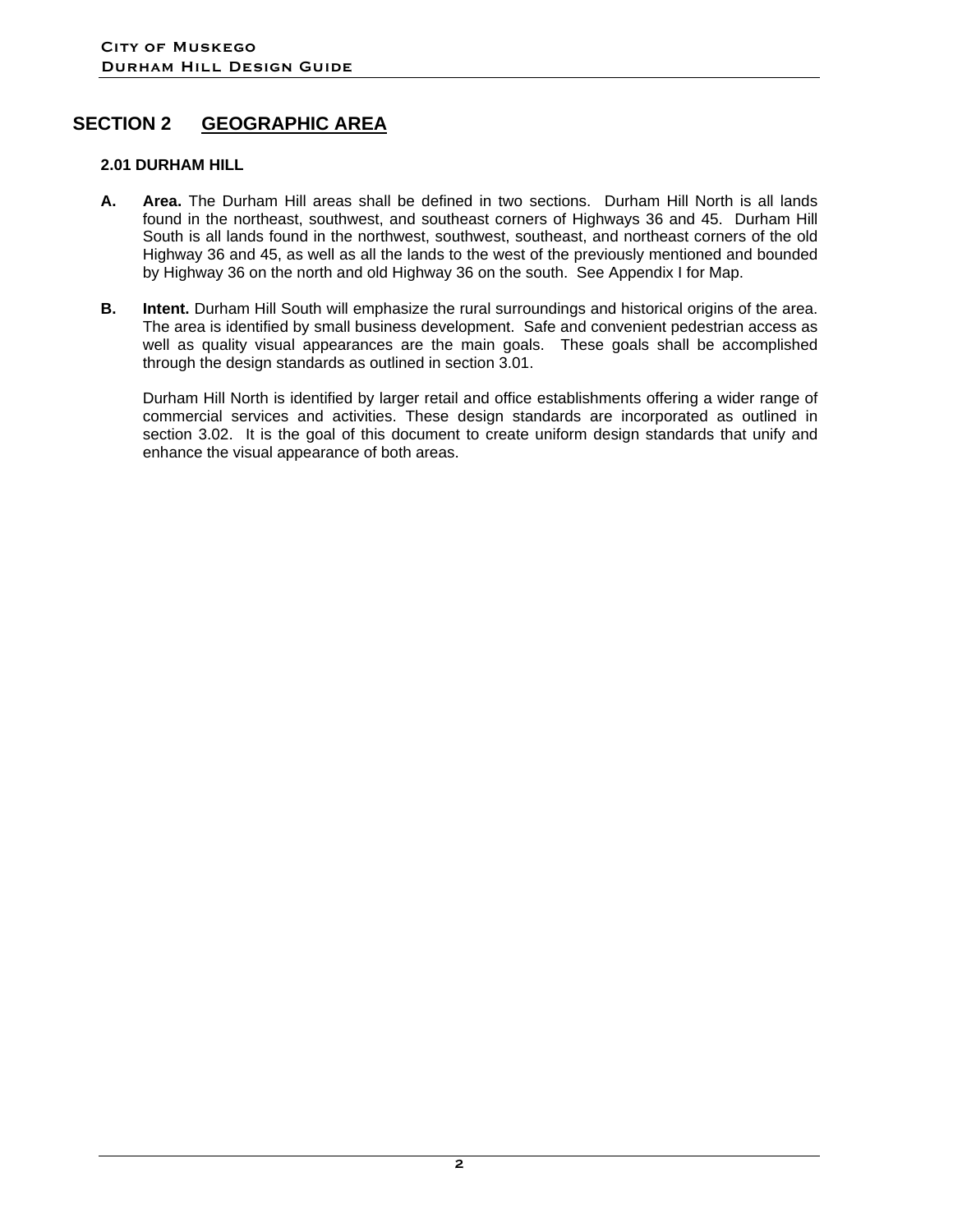## **SECTION 3 DESIGN STANDARDS**

#### **3.01 GENERAL REQUIREMENTS - DURHAM HILL SOUTH**

**A. Applicability.** To advance the ideals of this Guide, the following design standards are implemented in the defined areas of Durham Hill. These standards shall apply to all development and re-development of business within its boundaries.

#### **B. Buildings.**

- **1.** Buildings shall be constructed to be harmonious with their natural and built surroundings while avoiding repetition and monotony. Building designs shall utilize materials that reflect a rural character. Cedar or clapboard siding, stone and brickwork or other comparable materials that achieve the same quality in appearance are acceptable. Aluminum and vinyl siding shall be prohibited. New buildings shall correspond in height, width, proportion, relationship to street, roof forms, composition, rhythm, proportion of openings, materials and color to the other buildings in the district. All designs are subject to review and approval by the Planning Commission. Plans should show building elevations of structures to either side of the proposed structure, and must show the compatible scale.
- **2.** Floor heights on main facades shall appear visually in proportion to those of adjoining buildings. There should be no more than one story difference between a new building and those on either side. New buildings shall reflect the characteristic rhythm of facades along the street. If the site is large, the mass of the facade can be broken into a number of smaller bays. The characteristic proportion (relationship between height and width) of existing facades shall be maintained. Business-type buildings should be closer to the lot lines with less setback.
- **3.** Upon a minimum of five affirmative votes of the Plan Commission members, designs which present variations on the standards expressed in Section 3.01.B.(1) may be permitted if it is found that:
	- **a.** The proposed design sets an exceptional standard whose design, quality, longevity, durability and value will equal or exceed that which this document endeavors to promote, and
	- **b.** The proposed design will not create substantial detriment to adjacent properties, and
	- **c.** The proposed design will not establish an undesirable precedent.
- **4.** A quality design that maximizes the value of the proposed project, while protecting or enhancing neighborhood values is required. Four sided architecture that utilizes similar building materials and design for all sides of a proposed structure is required.
- **5.** Roofs. Mansards, pents, gambrels or other roof shapes not characteristic of the architectural area shall not be allowed. Rolled roofing, tar and gravel and other similar roofing materials are prohibited except that such materials may be used on flat or slightly sloped roofs which are not visible from the ground.
- **6.** Roof top mechanical installations shall be appropriately screened so as to block the view from adjacent streets and properties. Such screening shall match or complement the overall theme of the building.
- **C. Colors** utilized in the project design shall be non-fluorescent. Earth tones such as grays, browns, greens, and tans are encouraged. However, all proposed color schemes shall be reviewed on their individual merit based upon building design, building materials, longevity of the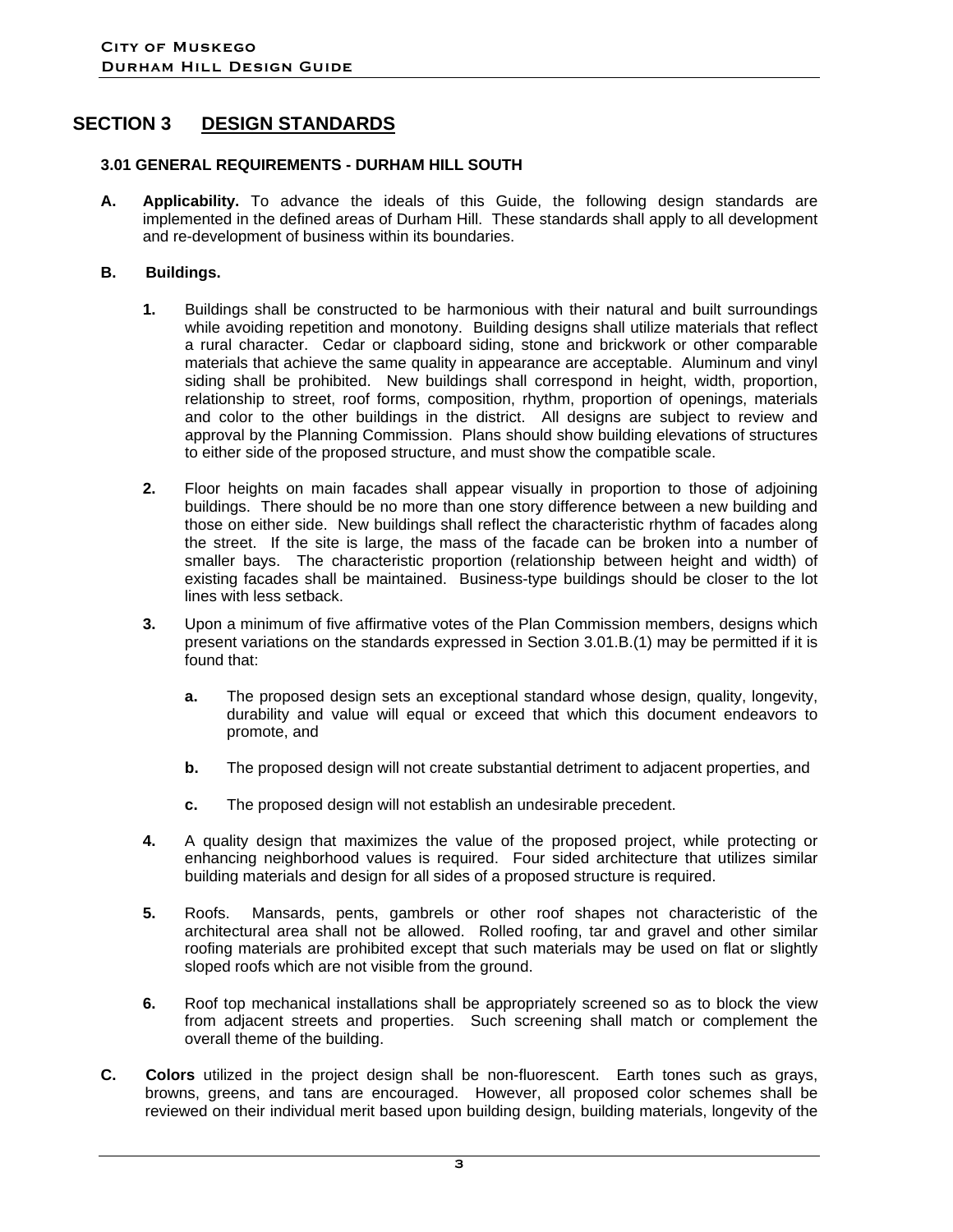color choice(s) (fad/non-fad), statement in relation to overall theme, character and color of adjacent structures, mass/size of the proposed and adjacent structure(s), and unity with existing structures on the project site.

- **D. Parking areas** shall be located to the side or behind buildings. The perimeter of the parking field shall provide for a lawn area in which trees (planted every 20 feet) and shrubs will be planted so as to allow ample snow storage capacity yet avoid damage to plantings from same.
- **E. Landscaping** shall be designed to complement the built and natural environment of the subject project and adjacent sites. Existing tree lines should be preserved. If removal of existing tree lines is required due to its undesirable nature, new planting that results in no less of a screening effect shall be required when adjacent to residential uses.
- F. **Signage** shall be designed in unity with the building design through the use of the same or similar materials and colors. Ground, monument signs, or wall mounted signs made of wood, hanging from a wooden or wrought iron mount are acceptable. Signs that suit the architectural features of the building are acceptable. Neon tubed exterior accent light, external neon tubed signs and internally illuminated signs are not permitted.
- **G. Lighting** shall be down cast, zero degree tilt, cutoff, high pressure sodium fixtures not exceeding 15 feet in height (including the light pole base and/or pedestal). Lighting shall be positioned so as not to cause glare on adjacent properties and streets. At a minimum, site lighting marking the entrance to businesses shall match or complement that which may be chosen by the City as standard decorative street lighting.

 Uniform, decorative street lighting that promotes the character of the area and adds aesthetic value shall be used. A black, cast iron, fluted post with a simple lantern luminaire is ideal. See Appendix II for further examples.

**H. Cross access** to and between neighboring properties shall be implemented wherever possible. The goal in this requirement is to remove as much incidental, site to site traffic from North Cape Road thus reducing the possibility of traffic conflicts and accidents. Cross access drives may be either the interconnection of parking lots or the construction of a separate drive. In either case, the minimum drive aisle width should be no less than 20 feet.

#### **3.02 GENERAL REQUIREMENTS - DURHAM HILL NORTH**

**A. Applicability.** To advance the ideals of this Guide, the following design standards are implemented. These standards shall apply to all development and re-development of business within its boundaries.

### **B. Buildings.**

- **1.** Buildings shall be constructed to be harmonious with their natural and built surroundings while avoiding repetition and monotony. Building designs shall reflect more traditional architecture while leaving room for newer materials. Building design shall represent quality, four sided architecture, pitched roofs, and screen any mechanical installations.
- **2.** Upon a minimum of five affirmative votes of the Plan Commission members, designs which present variations on the standards expressed in Section 3.01.B.(1) may be permitted if it is found that:
	- a. The proposed design sets an exceptional standard whose design, quality, longevity, durability and value will equal or exceed that which this document endeavors to promote, and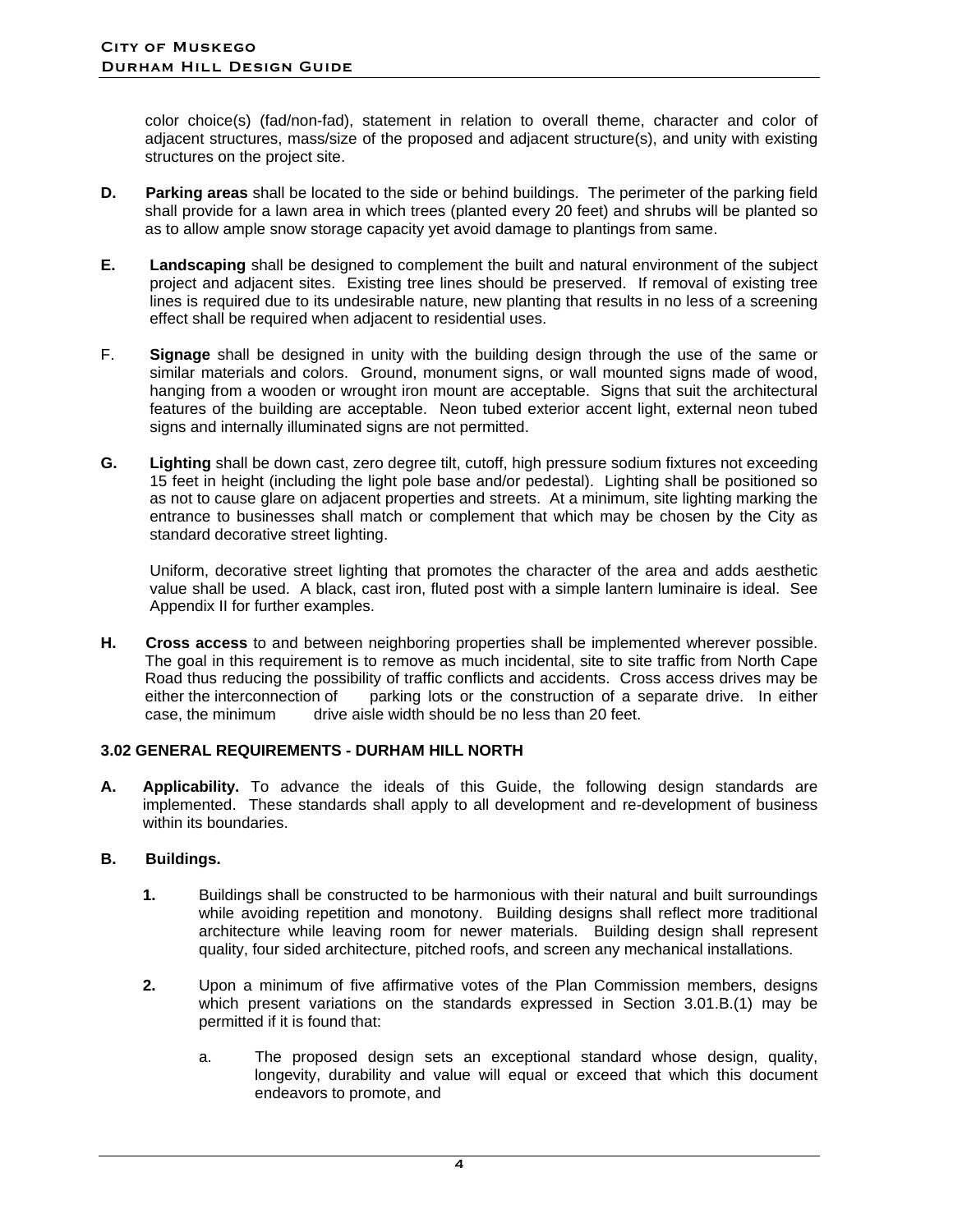- b. The proposed design will not create substantial detriment to adjacent properties, and
- c. The proposed design will not establish an undesirable precedent.
- **3.** A quality design that maximizes the value of the proposed project, while protecting or enhancing neighborhood values is required. Four sided architecture that utilizes similar building materials and design for all sides of a proposed structure is required.
- **4.** Roofs. Mansards, pents, gambrels or other roof shapes not characteristic of the architectural area shall not be allowed. Rolled roofing, tar and gravel and other similar roofing materials are prohibited except that such materials may be used on flat or slightly sloped roofs which are not visible from the ground.
- **5.** Roof top mechanical installations shall be appropriately screened so as to block the view from adjacent streets and properties. Such screening shall match or complement the overall theme of the building.
- **C. Colors** utilized in the project design shall be non-fluorescent. Earth tones such as grays, browns, greens, and tans are encouraged. However, all proposed color schemes shall be reviewed on their individual merit based upon building design, building materials, longevity of the color choice(s) (fad/non-fad), statement in relation to overall theme, character and color of adjacent structures, mass/size of the proposed and adjacent structure(s), unity with existing structures on the project site.
- **D. Parking areas** shall be located to the side or behind buildings. The parking field in which the main activities of parking and travel are conducted shall have tree plantings at the minimum rate of one (1) tree for every ten (10) parking spaces or trees on the perimeter of the parking and travel area every (20) feet. The perimeter of the parking field shall provide for a lawn area in which trees and shrubs will be planted so as to allow ample snow storage capacity yet avoid damage to plantings from same.
- **E. Landscaping** shall be designed to complement the built and natural environment of the subject project and adjacent sites. Existing tree lines should be preserved. If removal of existing tree lines is required due to its undesirable nature, new planting that results in no less of a screening effect shall be required when adjacent to residential uses.
- **F. Signage** shall conform with the following:
	- **1.** Signage shall be designed in unity with the building design through the use of the same or similar materials and colors. Ground or monument signs shall be strongly encouraged. Neon tubed accent lighting shall be strongly discouraged unless the same serves to accent an architectural feature of the building on which it is mounted.
	- **2.** The base of all signs shall be landscaped with plantings. The landscaped area shall at a minimum equal the square footage of the sign face (per the Zoning Ordinance).
	- **3.** All other aspects of signage shall be in keeping with the requirements of the Sign Ordinance of the City of Muskego.
- **G. Lighting** shall be down cast, cutoff, high pressure sodium fixtures not exceeding 15 feet in height (including the light pole base and/or pedestal). Lighting shall be positioned so as not to cause glare on adjacent properties and streets. At a minimum, site lighting marking the entrance to businesses shall match or complement that which may be chosen by the City as standard decorative street lighting.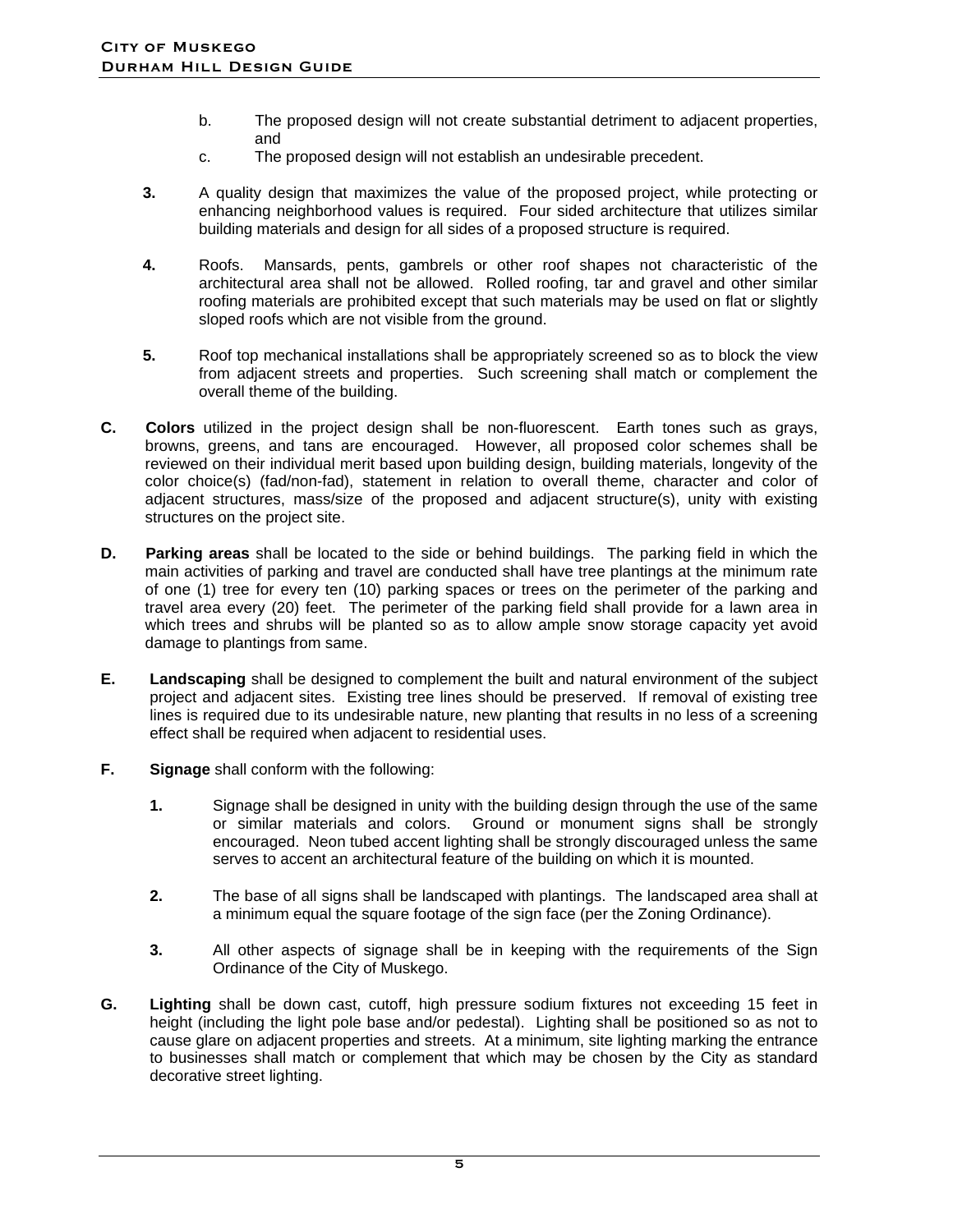Uniform, decorative street lighting that promotes the character of the area and adds aesthetic value shall be used. A black, cast iron, fluted post with a simple lantern luminaire is ideal. See Appendix II for further examples.

- **H. Cross access** to and between neighboring properties shall be implemented wherever possible. The goal in this requirement is to remove as much incidental, site to site traffic from North Cape Road thus reducing the possibility of traffic conflicts and accidents. Cross access drives may be either the interconnection of parking lots or the construction of a separate drive. In either case, the minimum drive aisle width should be no less than 20 feet.
- **I.** Corporate Identity shall not be prohibited yet the Plan Commission shall not recognize same as the driving factor in the design of the facility. Corporate identity shall be apparent yet reserved in its display. The driving factor in the design of any facility shall be the criteria as expressed in this document.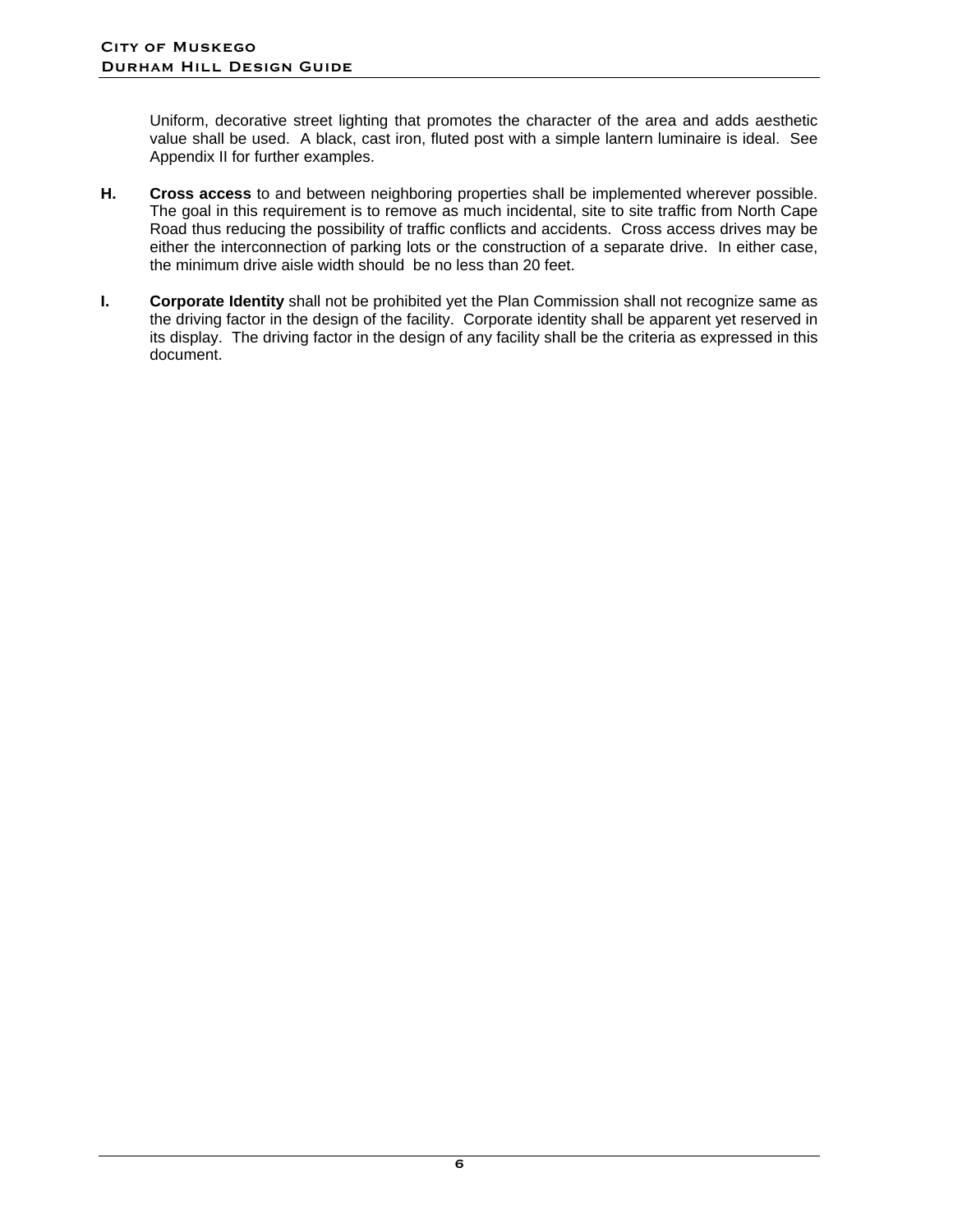## **SECTION 4 ILLUSTRATIONS**

#### **4.01 APPROPRIATE DEVELOPMENT**

In Appendix II of this document is a group of photographs that the Plan Commission of the City of Muskego have found to illustrate good and appropriate designs, applicable to the Durham Hill area.

## **SECTION 5 COMPLIANCE**

#### **5.01 IN PERPETUITY**

Per the City of Muskego Zoning Ordinance, Compliance in Perpetuity is required in that "Any Building, Site and Operational Plan granted through the authority of this Section shall be perpetually binding upon the development to the extent that: all buildings and structures shall be maintained in a tasteful, safe and appropriate manner; all landscaping shall be periodically groomed and/or replaced when necessary; all drive, parking and pedestrian areas shall be kept in a safe and passable condition. All repairs and maintenance shall be executed in a timely manner."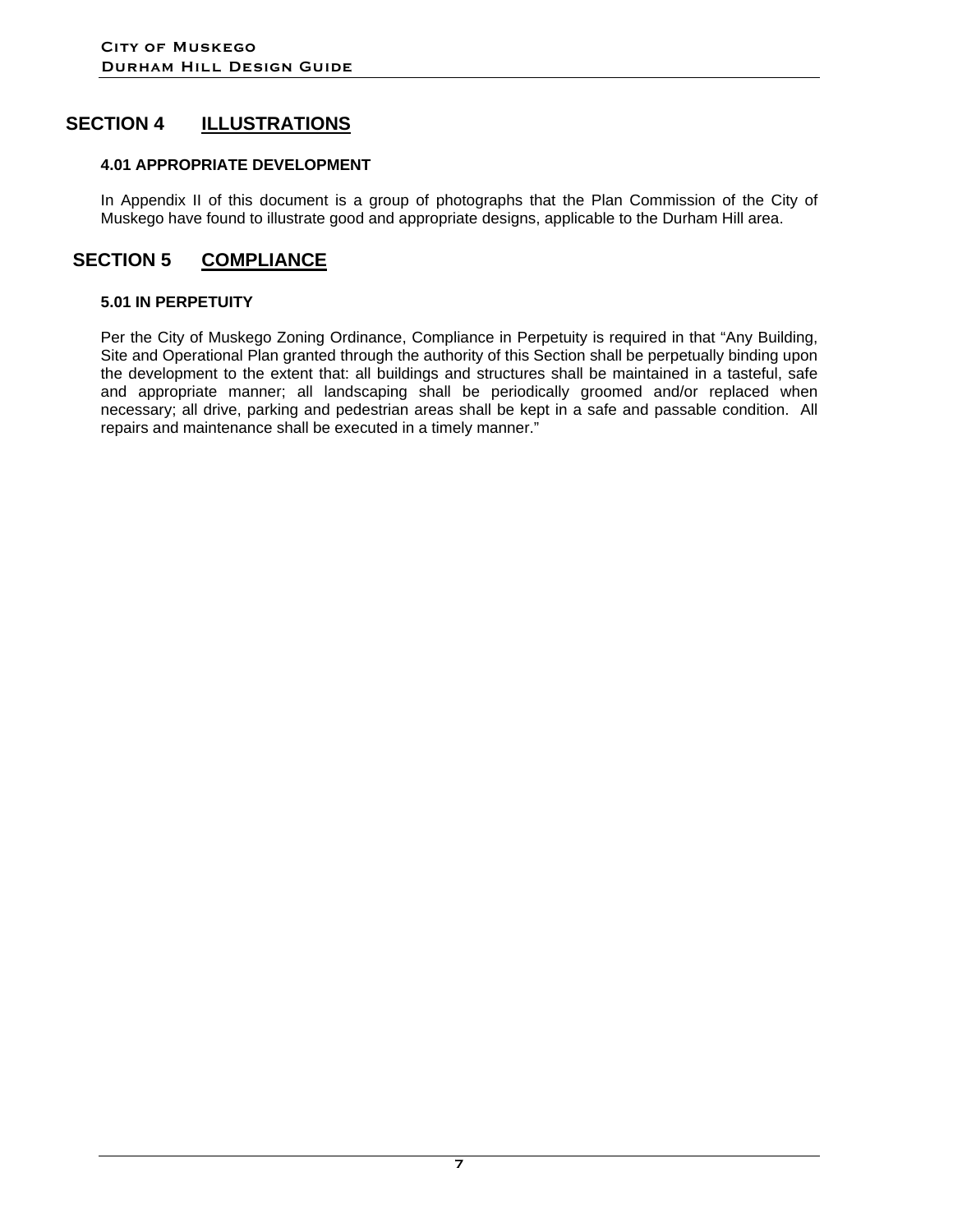**APPENDIX I** 

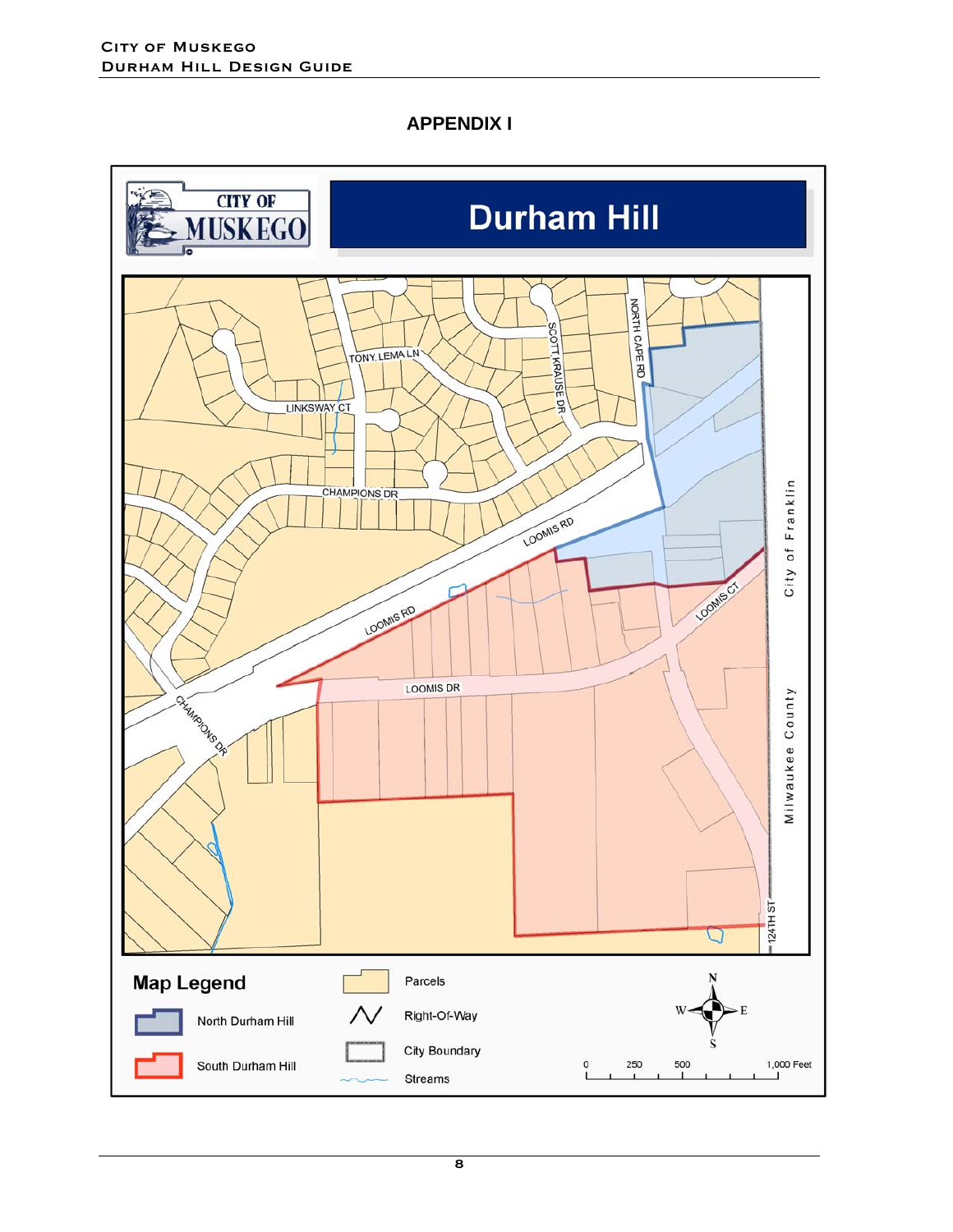## **APPENDIX II**







Examples of a Modern Building Utilizing Natural Materials and Rural or Agrarian Themes

Example Showing Screening of Refuse Containers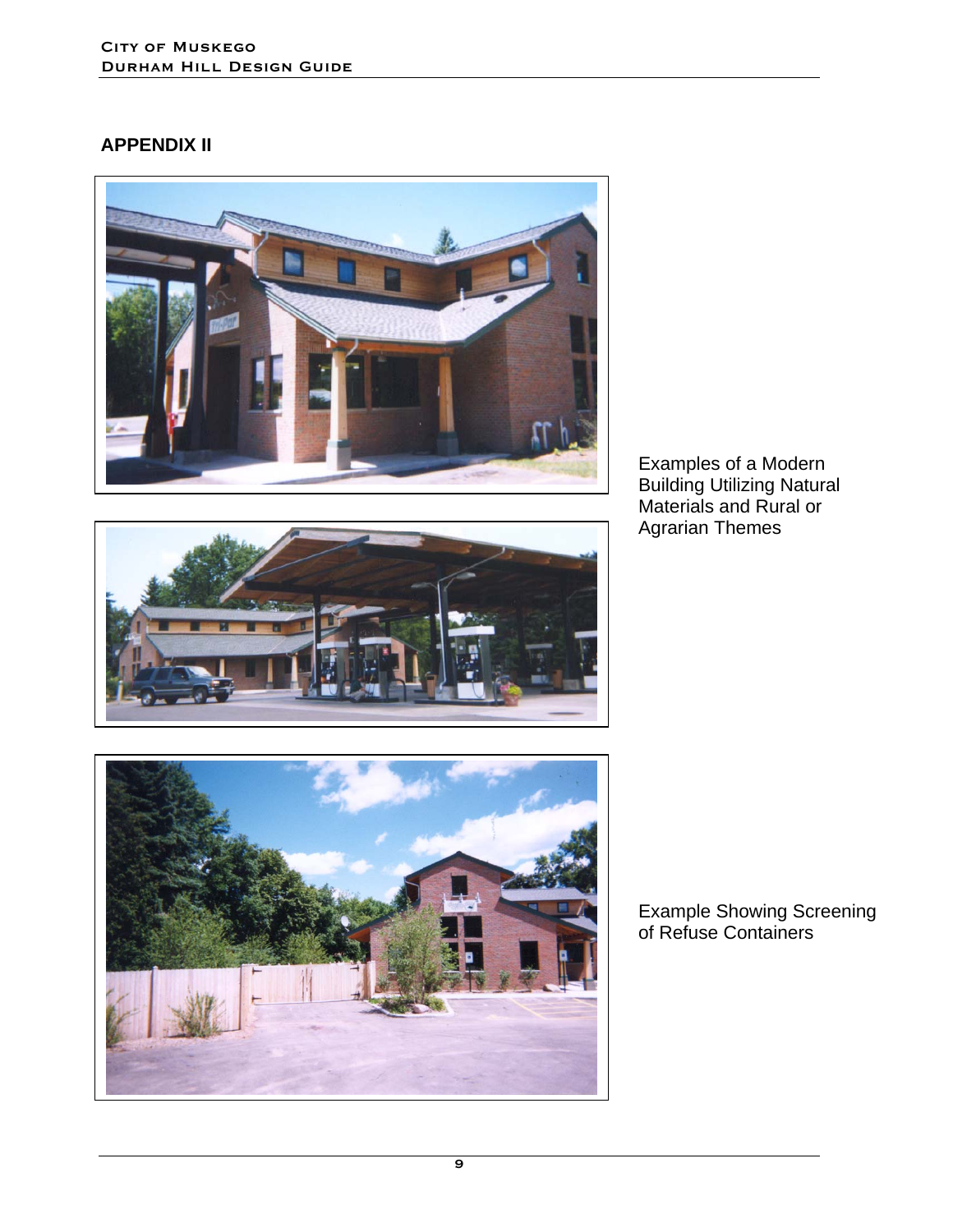

Examples of a Modern Building Using Rural or Agrarian Themes

Preferred Styles of Non-Illuminated Signage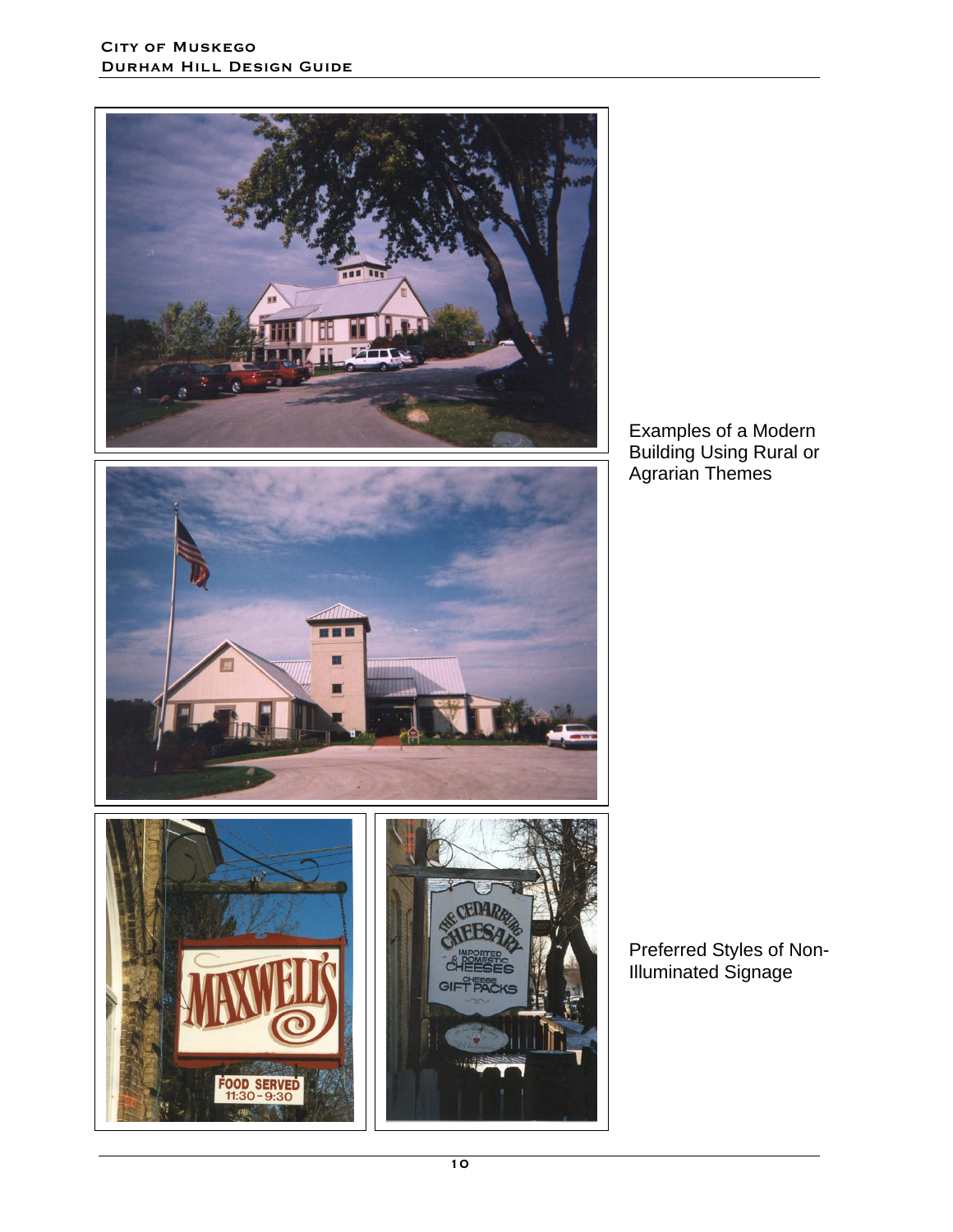#### CITY OF MUSKEGO Durham Hill Design Guide







Examples of Rural or Agrarian Themes; Note Especially the Use of Signage